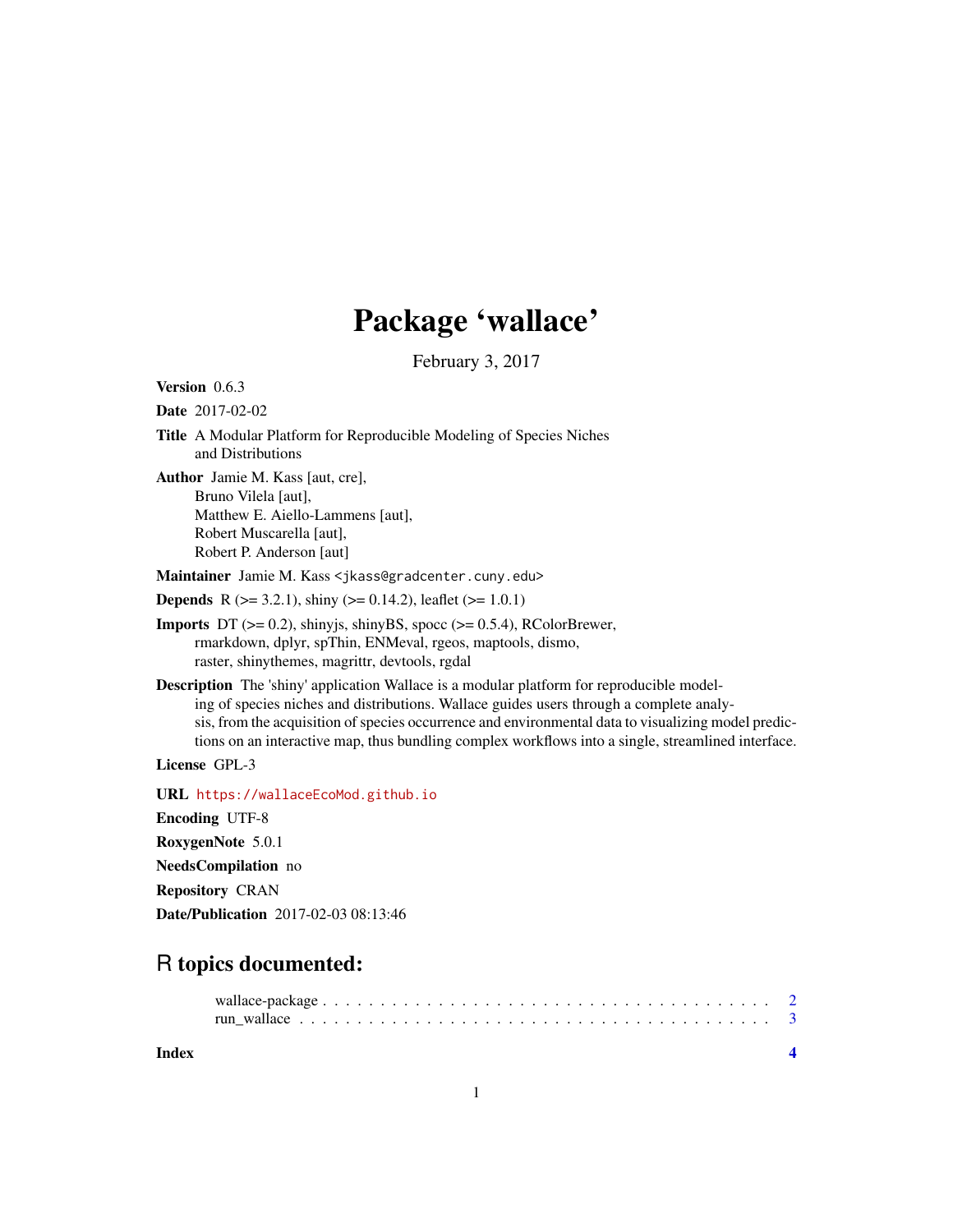#### Description

*Wallace* is a shiny app that guides users through a complete species niche/distributional modeling analysis, from the acquisition of species occurrence and environmental data to visualizing model predictions on an interactive map (rleaflet), thus bundling complex workflows into a single, streamlined GUI interface. New functionality, in the form of modules, can be added to *Wallace* via contributions from the user community. In addition, executable session code (R Markdown format) can be downloaded to share with others or use as supplementary information for scientific papers and reports. The application is run via the function [run\\_wallace](#page-2-1).

#### Details

Please see the official website (<https://wallaceecomod.github.io/>) for more details. If you have questions about the application, please participate in the [Google Group,](https://groups.google.com/forum/#!forum/wallaceecomod) or email the team directly: <wallaceEcoMod@gmail.com>.

| Package: | wallace    |
|----------|------------|
| Type:    | Package    |
| Version: | 0.6.3      |
| Date:    | 2017-02-02 |
| License: | GNU 3.0    |

#### Author(s)

#### Jamie M. Kass

(email: <jkass@gradcenter.cuny.edu>; Website: <https://ndimhypervol.github.io/>)

#### Bruno Vilela

(email: <bvilela@wustl.edu>; Website: <https://bvilela.weebly.com/>)

#### Matthew E. Aeillo-Lammens

(email: <matt.lammens@gmail.com>; Website: <https://mlammens.github.io/>)

#### Robert Muscarella

(email: <bob.muscarella@gmail.com>; Website: <https://bobmuscarella.weebly.com/>)

#### Robert P. Anderson

(email: <randerson@ccny.cuny.edu>; Website: <https://www.andersonlab.ccny.cuny.edu/>)

#### References

Kass J.M., Vilela B., Aeillo-Lammens M.E., Muscarella R., and Anderson R.P. (2017) *Wallace*: A modular platform for reproducible ecological modeling. Version 0.6.3.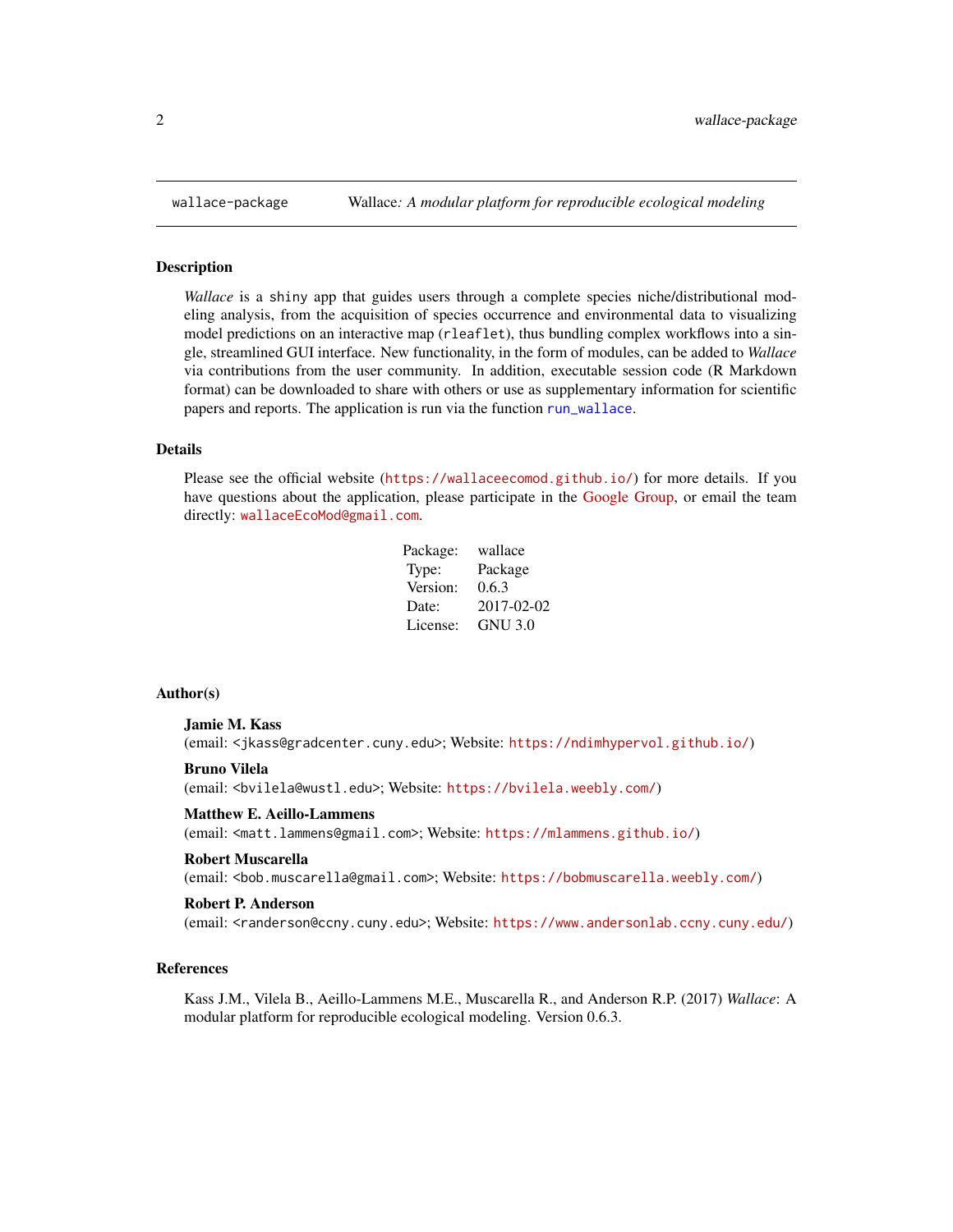<span id="page-2-1"></span><span id="page-2-0"></span>

#### Description

This function runs the *Wallace* application in the user's default web browser.

#### Usage

```
run_wallace()
```
#### Note

Please see the official website (<https://wallaceecomod.github.io/>) for more details. If you have questions about the application, please participate in the [Google Group,](https://groups.google.com/forum/#!forum/wallaceecomod) or email the team directly: <wallaceEcoMod@gmail.com>.

#### Author(s)

Jamie M. Kass

#### Examples

## Not run: run\_wallace()

## End(Not run)